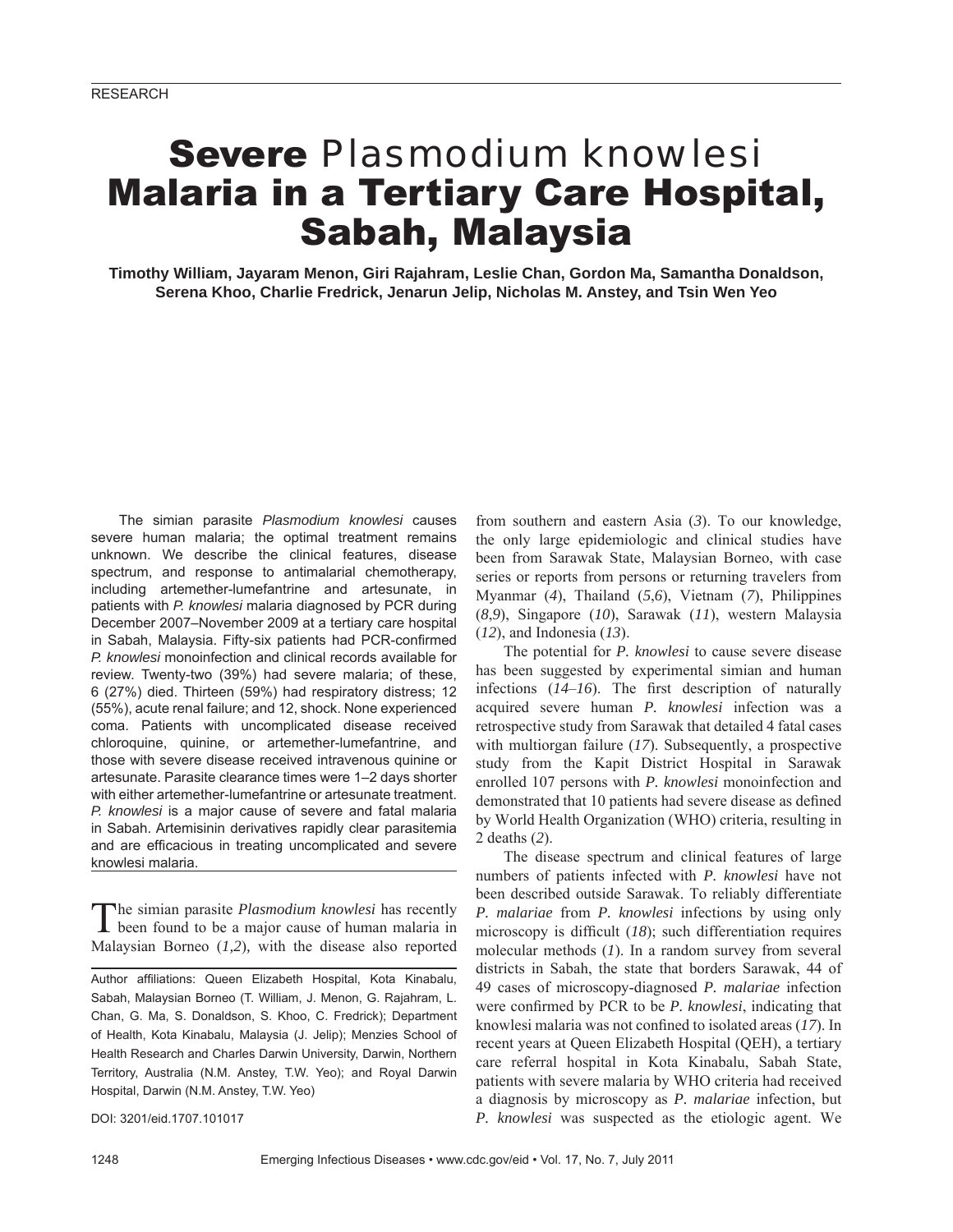conducted a retrospective review of the clinical spectrum of all case-patients with *P. malariae* malaria who were admitted to QEH during December 2007–November 2009 and confirmed the diagnosis of *P. malariae* or *P. knowlesi* infection by molecular methods.

The optimal management of knowlesi malaria is not known. *P. knowlesi* infection has been successfully treated with chloroquine (*2*) and quinine (*2*); however, the therapeutic efficacy of other antimalarial agents is not known. Artemisinin-derivative combination therapy is now the WHO treatment of choice for uncomplicated falciparum malaria (*19*) and is increasingly recommended for nonfalciparum malaria (20); its efficacy in knowlesi malaria is unknown. Similarly, intravenous artesunate is now the treatment of choice for severe falciparum malaria in adults (*19*,*21*), but the therapeutic response to this regimen in severe knowlesi malaria is unknown. As part of our study, we documented the therapeutic responses in uncomplicated and severe knowlesi malaria treated with artemisinin derivatives.

# **Methods**

# **Study Site**

QEH serves as a tertiary care hospital for the Malaysian state of Sabah, which has an estimated population of 3 million. It has a modern well-equipped intensive care unit with facilities for invasive ventilation, hemodynamic support, and renal replacement therapy.

## **Retrospective Case Review**

All patients with microscopy-diagnosed malaria during December 2007–November 2009 were recorded from a prospective laboratory register, and those with *P. malariae* monoinfection or mixed infections were identified. Additional patients, for whom conditions had been diagnosed by microscopy as caused by other *Plasmodium* species but were identified as *P. knowlesi* infections by PCR, were also included. Case records were reviewed, and clinical information was entered into a standardized data collection form. Severe disease was classified on the basis of WHO criteria for severe falciparum malaria (*22*). National policy recommends that all patients with microscopydiagnosed malaria be hospitalized until negative blood smears are obtained on 2 consecutive examinations. The study was approved by the Medical Research Ethics Sub-Committee of the Malaysian Ministry of Health and the Menzies School of Health Research, Australia.

#### **Laboratory Procedures**

Blood films were examined by experienced laboratory microscopists, and the parasite count was classified on a scale of 1 to 4 (1= 4–40 parasites/ $\mu$ L, 2 = 41–400 parasites/

 $\mu$ L, 3 = 401–4,000 parasites/ $\mu$ L, 4 = >4,000 parasites/ $\mu$ L). Hematologic results (Sysmex XT1800 [Sysmex Corp., Mundelein, IL, USA] and CELL-DYN Sapphire [Abbott Diagnostics, Abbot Park, IL, USA]) and prothrombin and partial thromboplastin times (STA Compact Hemostasis Analyzer [Diagnostica Stago, Asnières sur Seine, France]) were obtained on site. Serum sodium, potassium, glucose, creatinine, bilirubin, albumin (Roche/Hitachi Modular Analytics EVO, Roche, Basel, Switzerland), and arterial blood gas levels (Radiometer ABL520, Radiometer, Brønchøj, Denmark) were also assayed on site. Blood cultures were performed with an automated system (Becton Dickinson, Franklin Lakes, NJ, USA) and dengue serology by ELISA (PanBio, Brisbane, Australia). In accordance with QEH policy, all slides indicating *P. malariae* monoinfection or mixed infections were sent for molecular testing at the Sabah State Reference Laboratory, along with ≈15% of other species. Parasite DNA was extracted, and nested PCR was performed for *P. falciparum*, *P. vivax*, *P. malariae*, *P. ovale*, and *P. knowlesi* by methods previously published (*1*,*17*).

# **Statistical Analysis**

Data were analyzed by using STATA version 9.2 (StataCorp LP, College Station, TX, USA). For continuous variables, intergroup differences were compared by Student *t* test or Mann-Whitney U test. For categorical outcome variables, intergroup differences were compared by using the  $\chi^2$  test or Fisher exact test. Logistic regression was used to determine the association between binary outcomes and other variables. A 2-sided value of  $p<0.05$  was considered significant.

# **Results**

## **Baseline Characteristics**

Included in the final analysis were 56 patients with PCR-confirmed *P. knowlesi* malaria. On the basis of WHO severity criteria (*22*), 22 (39%) had severe malaria, and 34 (61%) had uncomplicated disease (Figure). These patients were identified from a group of 74 patients with documented *P. malariae* malaria listed in the laboratory microscopy register: 54 had *P. knowlesi* monoinfection shown by PCR and medical records available for review (Figure). In addition, another 2 patients received a diagnosis by microscopy as being infected with other *Plasmodium* sp. but were found to have *P. knowlesi* monoinfections on PCR testing (Figure). All 24 patients with severe malaria had PCR performed; of these, 22 had *P. knowlesi* monoinfection (Figure). In the group with uncomplicated infection, 41 had PCR; 34/41 had only *P. knowlesi* monofection; 4 cases were mixed with *P. knowlesi* and other species; 2 cases were non–*P. knowlesi*, and no *Plasmodium* sp. was detected in 1 patient (Figure).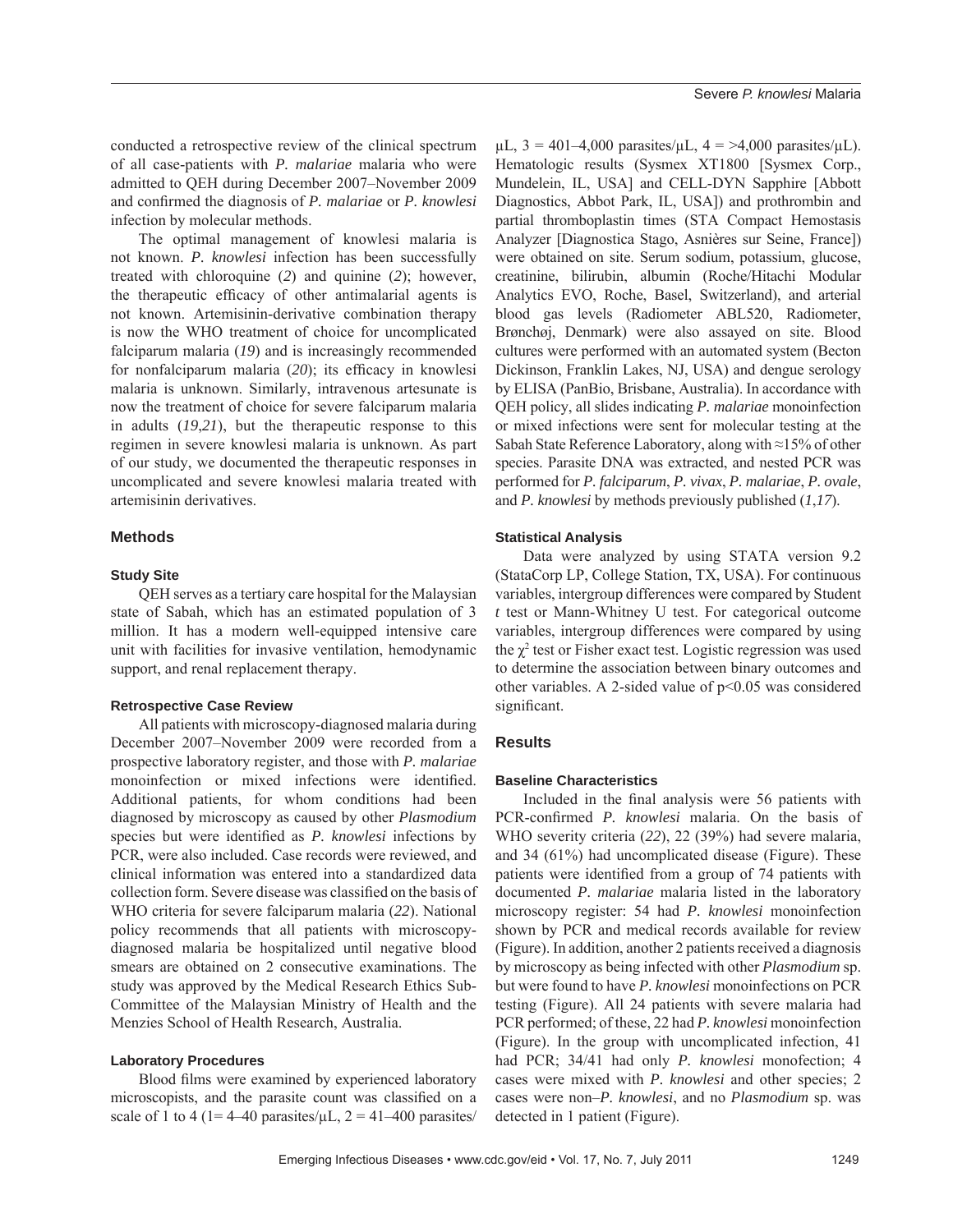# **RESEARCH**



Figure. Flowchart of microscopy and PCR results of *Plasmodium malariae or P. knowlesi* infections by severity, Sabah, Malaysia, 2007–2009.

The baseline demographics and clinical symptoms of both groups with PCR-confirmed *P. knowlesi* monoinfections are detailed in Table 1. The mean age of the patients with severe malaria (57 years; 95% confidence interval [CI] 50–64 years) was significantly older than that of the uncomplicated group (37 years; 95% CI 34–42 years) ( $p<0.001$ ); however, the proportion with chronic coexisting conditions did not differ significantly between groups (Table 1). In severe disease, the proportion of female patients  $(36\%)$  was significantly higher than that in uncomplicated malaria (8.8%) (odds ratio [OR] 5.9, 95% CI 1.4–25.6;  $p = 0.02$ ). Overall, 8 of 11 female patients had severe disease. Two women were pregnant; 1 had severe malaria, and the other had uncomplicated malaria. Two male patients had second uncomplicated infections during the study period; 1 became infected 10 months after the first, and the other had a mixed *P. vivax/P. knowlesi* infection 6 weeks after initial infection. Both patients had received chloroquine for the first *P. knowlesi* infection. One patient with uncomplicated disease also had HIV infection.

Almost all patients with severe and uncomplicated disease had a history of fever, and no significant difference was found in duration of fever or other clinical symptoms before the patient sought treatment (Table 1). However, patients with severe complications had a lower mean arterial pressure and an increased respiratory rate. Of those not already intubated on transfer or admission to QEH, patients with severe disease also had lower oxygen saturation at room air than did those with uncomplicated disease (Table 1).

# **Laboratory and Radiologic Investigations**

In patients with severe disease, hemoglobin concentrations and platelet counts were significantly lower, and leukocyte counts, prothrombin time, and partial thromboplastin time were elevated, compared with results for patients with uncomplicated malaria **(**Table 2). Sodium and albumin concentrations were also significantly decreased, and creatinine and total bilirubin levels increased in patients with severe disease (Table 2). Parasite counts were significantly higher in severe disease (Table 2). Blood cultures, performed in 12/34 patients with uncomplicated disease, were all negative. Dengue serologic testing was performed on admission for 11 patients with uncomplicated disease; 10 were negative for immunoglobulin (Ig) M and IgG, and 1 patient was positive for IgM. Blood cultures were performed for 17 patients with severe disease; 1 patient had *Enterobacter cloacae* bacteremia, 5 had coagulase-negative *Staphylococcus* infection (attributed to contamination), and samples from the remainder were negative. Dengue serologic tests for 10 patients with severe disease were all negative. Chest radiographs were obtained on admission for 30 patients (8 with uncomplicated disease, 17 with severe disease); none with uncomplicated disease were reported to have infiltrates, compared with 8/17 with severe disease ( $p = 0.01$ ); all of those with severe disease had acute respiratory distress syndrome (ARDS) with hypoxemia.

#### **Severe Malaria**

Of patients with severe disease, 17 were referred from district hospitals and 5 were directly admitted. Twentyone of these patients had complications on admission, and in 1 patient with acute renal failure, respiratory distress developed 3 days after the start of therapy. During the hospital course, 7 patients each had 1 WHO criterion for severity, and 15 each had  $\geq 2$  severity criteria (2, n = 6; 3,  $n = 5$ ; 4,  $n = 1$ ; 5,  $n = 1$ ; and 6,  $n = 2$ ) (Table 3). The mean age of the 6 patients who died was 64 years (95% CI 49–78 years), and the mean age of the 16 survivors (was 53 years (95% CI 45–61 years;  $p = 0.1$ ). Decreased Glasgow Coma Scores (GCS 14 and 11) on initial hospital visit were seen in 2 patients who died, but other signs and symptoms did not satisfy WHO criteria for cerebral malaria. No cases of severe anemia ( $\leq 6$  g/dL) were found. Acute respiratory distress (n = 13), acute renal failure (n = 12), shock (n = 12), and hyperbilirubinemia ( $n = 9$ ) were the most common manifestation of severe disease (Table 3). Seven patients had acidosis (on the basis of arterial blood gas analysis) (Table 3). Seven  $(32%)$  patients had significant elevations of the prothrombin and partial thromboplastin times, although none were reported to have clinically important bleeding. In patients with acute respiratory distress, the ratio of the partial pressure of oxygen to the fraction of inspired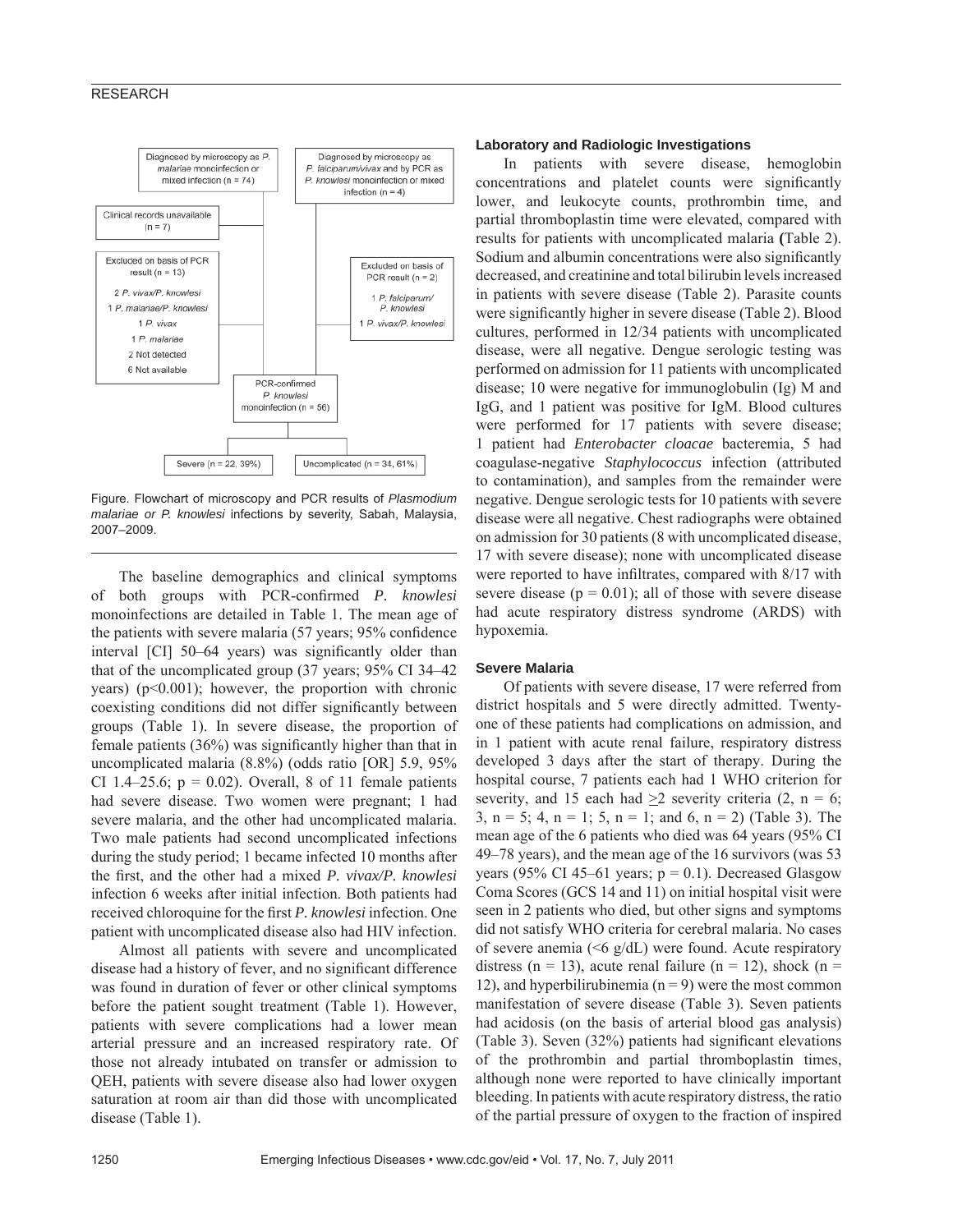| Characteristic<br>Uncomplicated disease, $n = 34$              | Severe disease, $n = 22$ |
|----------------------------------------------------------------|--------------------------|
| $37(20 - 66)$<br>Mean age, y* (range)                          | $57(22 - 84)$            |
| No. (%) female patients†<br>3(8.8)                             | 8(36.3)                  |
| Self-reported previous malaria, no. patients                   | 0                        |
| History of chronic illness, %<br>18                            | 10                       |
| Mean duration of illness, d (range)<br>$5.0(1 - 30)$           | $5.2(2-7)$               |
| Symptoms                                                       |                          |
| Fever, %<br>100                                                | 96                       |
| 62<br>Headache, %                                              | 57                       |
| 21<br>Diarrhea, %                                              | 24                       |
| Physical findings                                              |                          |
| 38.2°C (36.5–41°C)<br>Mean temperature (range)                 | 37.6°C (36.7-39.2°C)     |
| Mean respiratory rate, breaths/min* (range)<br>$20(14-26)$     | $26(15 - 50)$            |
| Mean pulse rate, beats/min (range)<br>$95(69 - 151)$           | 100 (76-130)             |
| Mean arterial pressure, mm Hg (range)*<br>85 (61-106)          | 74 (42-106)              |
| $98(92-100)$ , n = 20<br>Mean oxygen saturation, % (range)*    | $88(56-100)$ , n = 17    |
| *p<0.05 by Mann Whitney U test.<br>$tp<0.05$ by $\chi^2$ test. |                          |

Table 1. Baseline demographic characteristics and clinical features of patients with severe and uncomplicated *Plasmodium knowlesi*  malaria, Sabah, Malaysia, 2007–2009

oxygen (PaO<sub>2</sub>:FiO<sub>2</sub>) was available for  $11/13$  patients. In this group, the mean ratio was 165 (range 101–250), with 10 meeting the criteria for ARDS (PaO<sub>2</sub>:FiO<sub>2</sub> <200). Eight patients had cardiac function evaluated by transthoracic echocardiogram, and all had normal results, except for a 76-year-old woman with a left ventricular ejection fraction of 30%.

Seventeen patients required intensive care unit management, 12 received inotrope support, 11 required hemodialysis, and 10 received mechanical ventilation (Table 3). The median duration of intensive care stay was 6 days (range 1–11 days); for hemodialysis, 3 days (range 1–6); and for mechanical ventilation, 3 days (range 1–9). Eleven patients were transfused with erythrocytes, 2 with fresh frozen plasma, and 4 with platelets (Table 3).

## **Malarial and Antimicrobial Drug Therapy**

Of 34 patients with confirmed, uncomplicated *P*. *knowlesi* malaria, 15 received oral chloroquine, 11 received oral quinine, and 8 received artemether-lumefantrine. Two patients from the quinine group received intravenous quinine for ≈24 hours before treatment was changed to oral therapy. Daily peripheral blood films were available for 10 patients who received chloroquine (mean admission parasitemia 2+), for 8 who received quinine (mean admission parasitemia 3+), and for 6 who received artemether-lumefantrine (mean admission parasitemia 2+). When we excluded patients who received intravenous therapy initially, the difference was significant in median parasite clearance times between those who received artemether-lumefantrine (1 day; range 0–3) and those who received chloroquine (2.5 days; range 1–3) or quinine (2.5 days; range  $1-3$ );  $p = 0.01$ . The proportion with negative results for parasitemia by day 1 was 4/6, 3/10, and 1/8 for artemether-lumefantrine, chloroquine, and quinine,

respectively ( $p = 0.1$ ), and  $5/6$ ,  $5/10$ , and  $4/8$  for each group on day 2 ( $p = 0.2$ ). Among patients with uncomplicated disease, 11/34 patients received doxycycline, and 7/34 received other antimicrobial drugs during their hospitalization.

In December 2008, hospital policy changed, and the recommendation was made that patients receive intravenous artesunate, when available, rather than quinine for treatment of severe malaria. Of the 22 patients with severe *P. knowlesi* malaria, 16 received intravenous quinine, and 6 received intravenous artesunate. Daily peripheral blood films were available for 11 of the patients in the quinine group (mean admission parasitemia 3+) and 4 of the artesunate group patients (mean admission parasitemia 3+), with median parasite clearance time significantly shorter with artesunate  $(2 \text{ days}; \text{ range } 1-3)$ than with quinine (4 days; range  $2-7$ ) ( $p = 0.02$ ). Of the 6 patients who died, 5 received quinine (median severity criteria 2; case-fatality rate 31%), and 1 received artesunate (median severity criteria 2.5; case-fatality rate 16.6%). Of patients with severe malaria, 13/22 received doxycycline, and 16/22 received other antimicrobial drugs during their hospital course.

#### **Outcome**

Six (27%) of the 22 patients with severe malaria died; mean time from admission to QEH and death was 2.5 days (range 0–4). Of these, all had >3 severity criteria; 6 had ARDS, 5 had acute renal failure, and 4 had shock. All patients who died had a parasitemia level of 4+; survivors had a median level of 3+. None of the patients with uncomplicated disease died. The mean duration of hospital stay was 8.4 days (95% CI 6.3–10.5) for those with severe disease and  $5.3$  days  $(95\% \text{ CI } 4.1-7.4)$  for those with uncomplicated malaria.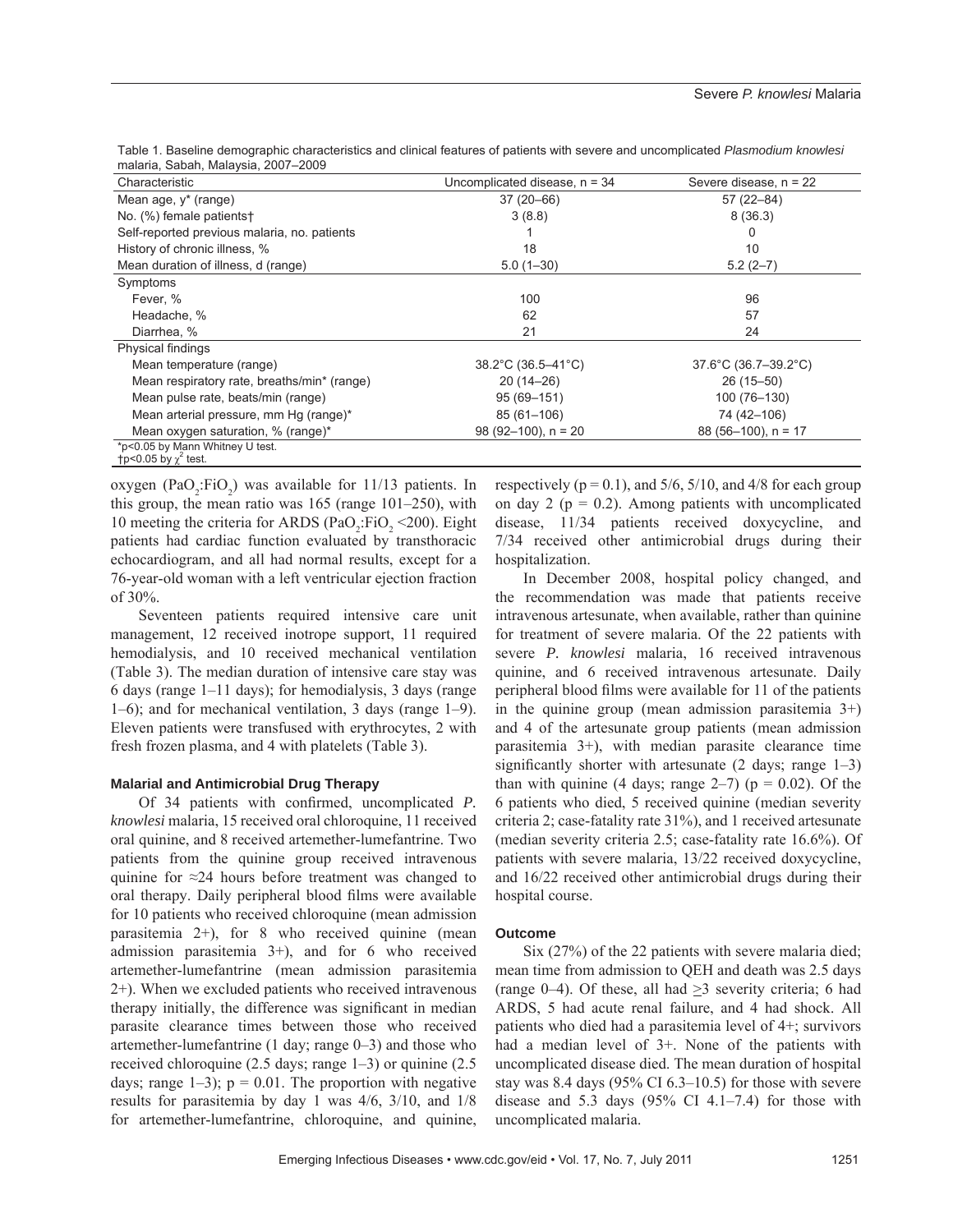# **RESEARCH**

Table 2. Laboratory results for patients with severe and uncomplicated *Plasmodium knowlesi* malaria, Sabah, Malaysia, 2007–2009\*

| Laboratory result                                                   | Uncomplicated disease, $n = 34$ | Severe disease, $n = 22$ |  |  |
|---------------------------------------------------------------------|---------------------------------|--------------------------|--|--|
| Parasite count+                                                     | $3(1-4)$                        | $4(2-4)$                 |  |  |
| Hemoglobin concentration, gm/dL+                                    | $13.4(9.1 - 17.6)$              | $11.3(6.2 - 16.8)$       |  |  |
| Leukocyte count, $\times$ 10 <sup>3</sup> cells/ $\mu$ L $\dagger$  | $6.3(3.4 - 15.3)$               | $12.7(3.5 - 21.6)$       |  |  |
| Neutrophil count, $\times$ 10 <sup>3</sup> cells/ $\mu$ L $\dagger$ | $3.9(1.4 - 10.1)$               | $9.0(2.73 - 16.9)$       |  |  |
| Lymphocyte count $\times$ 10 <sup>3</sup> cells/ $\mu$ L $\dagger$  | $1.6(0.6 - 3.3)$                | $2.3(0.24 - 6.4)$        |  |  |
| Prothrombin time, st                                                | 13.8 (10.6-17.5) $\pm$          | 14.9 (11.7-21)§          |  |  |
| Partial thromboplastin time, st                                     | 40 (29.9-57.6) $\pm$            | 57 (31-136)§             |  |  |
| Platelet count $\times$ 10 <sup>3</sup> cells/ $\mu$ L <sup>+</sup> | 72 (21-227)                     | 40 (12-130)              |  |  |
| Serum creatinine, umol/L+                                           | $92.6(57-168)$                  | 289 (53-819)             |  |  |
| Serum sodium concentration, mmol/L+                                 | 136 (128-146)                   | 131 (123-140)            |  |  |
| Serum total bilirubin, umol/L                                       | $25.2(4 - 48)$                  | 173 (11-660)             |  |  |
| Serum albumin, gm/dL+                                               | 38 (26-73)#                     | $22(18-27)$              |  |  |
| *All values are mean (range).                                       |                                 |                          |  |  |

†p<0.05 by Student *t* test or Mann Whitney U test.

 $\overline{t}$ n = 23.

 $\sin = 19$ .

 $\bar{p}$ n = 15.  $\frac{1}{4}n = 13$ .

# **Discussion**

Studies from Sarawak have shown that *P. knowlesi* infections can result in severe and fatal disease (*2*,*17*). The present 2-year case series from Sabah indicates that in a tertiary referral hospital setting, the proportion of severe *P. knowlesi* malaria is higher than reported previously, with 39% of patients having severe malaria according to WHO criteria. The increased frequency of severe disease likely reflects referral bias because a large proportion of patients were referred from surrounding district hospitals. The case-fatality rate for severe malaria of 27% in this study is comparable to that of a previous study (*2*) and at least as high as that seen with *P. falciparum* malaria (*21*). The main demographic factors for severe malaria were increasing age (mean 57 years) and female gender. The former is consistent with a study of falciparum malaria where age was an independent risk factor for development of severe disease and death (*23*). The reason(s) for the large proportion of severe disease in female patients, noted previously in knowlesi malaria (*2*) and vivax malaria (*24*), remain unclear.

For 12 of the 13 patients with respiratory distress, the diagnosis was confirmed by a low arterial partial pressure of oxygen and decreased oxygen saturation with a need for mechanical ventilation. One patient with an increased respiratory rate alone had metabolic acidosis; the 4 other patients had ARDS and hypoxemia. This finding suggests that hypoxemia from acute lung injury is the major cause of respiratory distress in *P. knowlesi* malaria, although metabolic acidosis can also contribute. Shock occurred in more than half of patients who had severe malaria; however, repeated blood cultures showed clinically significant bacteremia in  $\leq 10\%$  of patients, which suggests that in most cases of severe knowlesi malaria, concurrent bacteremia does not contribute to hypotension. A previous

report with smaller numbers of severe knowlesi malaria found metabolic acidosis in only 10% (*2*), compared with 30% of severe patients in this study for whom arterial blood gas results showed clear metabolic acidosis. The cause in 6 of 7 patients with acidosis may have been shock and hypoxemia; only 1 patient had neither. Although 30% of patients with severe disease had elevated prothrombin time or partial thromboplastin time, no clinically notable bleeding episodes were observed.

The susceptibility of pregnant women to severe disease in falciparum malaria (*22*) may also be the case in knowlesi malaria; 18% of women admitted with *P. knowlesi* malaria were pregnant. One patient in the third trimester of pregnancy survived acute renal failure and shock, but the fetus died.

The multiorgan failure experienced by patients with severe knowlesi malaria is similar to that reported in adults with severe falciparum malaria in areas where the transmission rate is low and unstable (*22*). However, as seen in a smaller series of severe knowlesi malaria, the ≈50% proportion with ARDS and shock is higher than that reported in series of severe falciparum malaria (*22*,*23*,*25*– *29*). Furthermore, 2 of the major clinical syndromes of severe falciparum malaria—unarousable coma and severe anemia—were absent (*2*). The absence of severe anemia may reflect the lower malaria transmission rate. the relatively short duration of illness, and the exclusion from this adult referral hospital of children, an age group prone to this complication in falciparum malaria (*23*). Severe anemia has been described in knowlesi malaria in children elsewhere in Sabah (*30*). The reasons for the lack of coma are less clear and may reflect differences in pathophysiology between knowlesi and falciparum malaria. In the only detailed autopsy study of fatal knowlesi malaria, widespread microvascular parasite accumulation was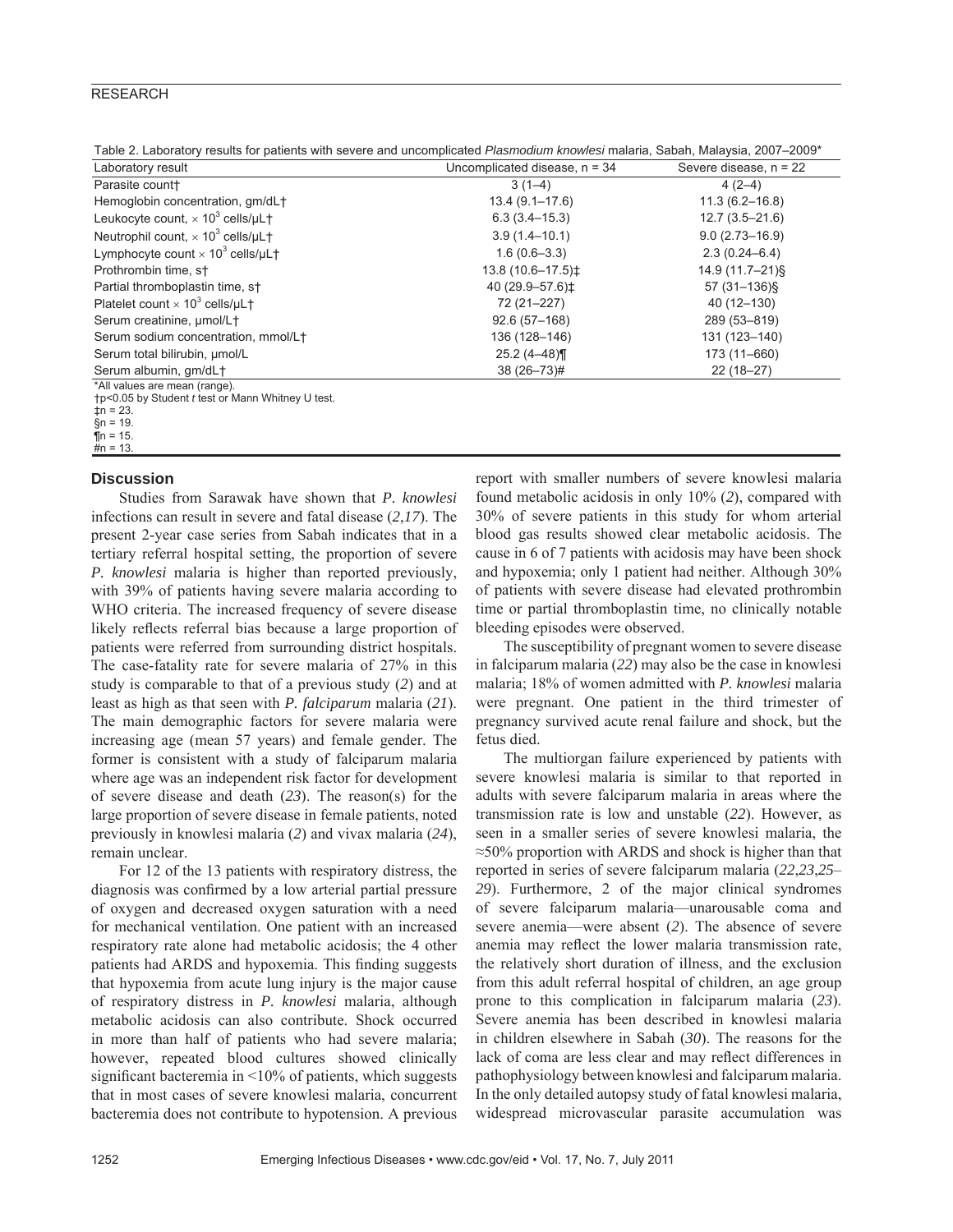|                                                                                                                                                                                                                                                                                                      | Age, y/ |                       | Parasite       | Platelets/ | <b>Blood</b> |     |              |              |              |            |             |
|------------------------------------------------------------------------------------------------------------------------------------------------------------------------------------------------------------------------------------------------------------------------------------------------------|---------|-----------------------|----------------|------------|--------------|-----|--------------|--------------|--------------|------------|-------------|
| Patient no.                                                                                                                                                                                                                                                                                          | sex     | Severity <sup>+</sup> | count          | μL         | products     | ICU | Inotropes    | Ventilation  | Dialysis     | Treatment  | Outcome     |
| P. knowlesi only                                                                                                                                                                                                                                                                                     |         |                       |                |            |              |     |              |              |              |            |             |
| 1                                                                                                                                                                                                                                                                                                    | 76/M    | 1, 6, 7               | 3              | 17,000     | Plt          | Y   | N            | N            | N            | Artesunate | S           |
| 2                                                                                                                                                                                                                                                                                                    | 22/M    | 4, 7                  | 3              | 38,000     | <b>Bld</b>   | Y   | Υ            | Υ            | N            | Quinine    | $\mathbf S$ |
| 3                                                                                                                                                                                                                                                                                                    | 29/M    | $\overline{2}$        | 4              | 16,000     | Bld, Plt     | Y   | N            | Υ            | Y            | Quinine    | S           |
| 4                                                                                                                                                                                                                                                                                                    | 76/F    | 1, 2, 3, 4,           | 4              | 42,000     | <b>Bld</b>   | Y   | Υ            | Υ            | Y            | Quinine    | D           |
|                                                                                                                                                                                                                                                                                                      |         | 6, 7                  |                |            |              |     |              |              |              |            |             |
| 5                                                                                                                                                                                                                                                                                                    | 50/M    | 2, 4                  | 2              | 60,000     | <b>Bld</b>   | Υ   | Υ            | N            | Υ            | Quinine    | S           |
| 6                                                                                                                                                                                                                                                                                                    | 55/M    | 2, 4, 7               | 4              | 42.000     | N            | Υ   | Υ            | N            | N            | Quinine    | $\mathbf S$ |
| $\overline{7}$                                                                                                                                                                                                                                                                                       | 49/M    |                       | 4              | 78,000     | N            | Y   | N            | N            | N            | Quinine    | $\mathbf S$ |
| 8                                                                                                                                                                                                                                                                                                    | 38/F    | $\overline{2}$        | 4              | 29,000     | <b>Bld</b>   | Υ   | N            | Ν            | Y            | Quinine    | $\mathbf S$ |
| 9                                                                                                                                                                                                                                                                                                    | 65/M    | 3, 4                  | 3              | 17,000     | N            | N   | N            | N            | N            | Quinine    | S           |
| 10                                                                                                                                                                                                                                                                                                   | 70/F    | 2, 4, 6, 7            | 4              | 48,000     | <b>Bld</b>   | Υ   | Υ            | Υ            | Y            | Quinine    | $\mathbf S$ |
| 11                                                                                                                                                                                                                                                                                                   | 65/F    | 1, 2, 4, 6,<br>7      | 4              | 26,000     | Bld, FFP     | Y   | Y            | Y            | Υ            | Quinine    | D           |
| 12                                                                                                                                                                                                                                                                                                   | 75/F    | 4,6                   | 3              | 22,000     | N            | N   | Υ            | N            | N            | Artesunate | $\mathbb S$ |
| 13                                                                                                                                                                                                                                                                                                   | 69/F    | 7                     | 2              | 130,000    | $\mathsf{N}$ | N   | N            | N            | N            | Artesunate | $\mathbf S$ |
| 14                                                                                                                                                                                                                                                                                                   | 57/M    | 1, 2, 3, 4,           | 4              | 35,000     | Bld, Plt,    | Υ   | Υ            | Υ            | Y            | Artesunate | D           |
|                                                                                                                                                                                                                                                                                                      |         | 6, 7                  |                |            | <b>FFP</b>   |     |              |              |              |            |             |
| 15                                                                                                                                                                                                                                                                                                   | 60/M    |                       | 4              | 37,000     | N            | N   | N            | N            | N            | Quinine    | $\mathbb S$ |
| 16                                                                                                                                                                                                                                                                                                   | 44/M    |                       | 3              | 61,000     | N            | N   | N            | N            | N            | Artesunate | $\mathbf S$ |
| 17                                                                                                                                                                                                                                                                                                   | 54/M    | 4, 7                  | 2              | 72,000     | N            | Υ   | Υ            | Ν            | N            | Quinine    | S           |
| 18                                                                                                                                                                                                                                                                                                   | 69/M    | 1, 2                  | 3              | 41,000     | <b>Bld</b>   | Υ   | N            | Ν            | Υ            | Quinine    | S           |
| 19                                                                                                                                                                                                                                                                                                   | 84/F    | 2, 5, 7               | 2              | 34,000     | N            | N   | $\mathsf{N}$ | Υ            | N            | Quinine    | D           |
| 20                                                                                                                                                                                                                                                                                                   | 54/F    | 2, 4, 7               | 3              | 12,000     | Bld, Plt     | Υ   | Υ            | Υ            | Υ            | Artesunate | S           |
| 21                                                                                                                                                                                                                                                                                                   | 56/M    | 4, 7                  | 4              | 28,000     | N            | N   | Υ            | Υ            | $\mathsf{N}$ | Quinine    | D           |
| 22                                                                                                                                                                                                                                                                                                   | 46/M    | 1, 2, 7               | 4              | 16,000     | N            | Υ   | Υ            | Υ            | Υ            | Quinine    | D           |
| $P.$ vivax +<br>P. knowlesi                                                                                                                                                                                                                                                                          | 48/M    | 1, 2, 6               | $\overline{2}$ | 24,000     | N            | Y   | $\mathsf{N}$ | $\mathsf{N}$ | Y            | Artesunate | S           |
| <b>ND</b>                                                                                                                                                                                                                                                                                            | 28/M    | 7                     | 3              | 80,000     | $\mathsf{N}$ | Υ   | $\mathsf{N}$ | Υ            | N            | Artesunate | S           |
| *ICU, intensive care unit; Bld, blood; Plt, platelets; Y, yes; N, no; S, survived; D, died; FFP, fresh frozen plasma; ND, none detected.<br>†Severity criteria: 1, hyperbilirubinemia; 2, acute renal failure; 3, hypoglycemia; 4, shock; 5, blackwater fever; 6, acidosis; 7, respiratory distress. |         |                       |                |            |              |     |              |              |              |            |             |

Table 3. Details of patients with severe *Plasmodium knowlesi* malaria, Sabah, Malaysia, 2007–2009\*

found, including within the brain, but no features to suggest cytoadherence of parasitized red cells to endothelial cells, a hallmark of the pathophysiology of severe falciparum malaria (*31*). Additional causes of impaired microvascular flow and organ dysfunction in falciparum malaria include dysregulated immune responses (*32*), endothelial activation with elevated angiopoietin-2 and von Willebrand factor (*33*,*34*), and decreased vascular nitric oxide bioavailability (*25*) and red cell deformability (*35*)*,* but their roles in knowlesi malaria remain unknown.

Thrombocytopenia is nearly universal in *P. knowlesi* infections; platelet counts are lowest in cases of severe disease when no evidence suggests concurrent dengue. In contrast to platelet counts, leukocyte counts were higher in severe malaria than in uncomplicated malaria. Secondary bacterial infection was uncommon, which suggests that severe *P. knowlesi* infection itself may account for the neutrophilia.

The optimal management of knowlesi malaria is not known, and the 2010 WHO Malaria Treatment Guidelines do not provide recommendations for its treatment (*19*). Artemisinin-derivative combination therapy is recommended as first-line treatment of falciparum malaria in Africa and Asia, but there are no reports of artemisininderivative combination therapy efficacy in knowlesi malaria. In previous reports, uncomplicated *P. knowlesi* malaria was treated with chloroquine and primaquine (*2*,*36*), whereas severe disease was treated with intravenous quinine (*1*,*2*,*17*). Past studies in Sarawak have shown that although most patients with microscopy-diagnosed *P. malariae* infection had *P. knowlesi*, ≈10% were actually infected with *P. falciparum* (*17*). In settings such as Malaysia, with a high prevalence of chloroquine-resistant falciparum malaria (*37*,*38*), inadvertent use of chloroquine for misdiagnosed falciparum malaria may have deleterious consequences. In uncomplicated knowlesi malaria, we found that chloroquine, quinine, and artemether-lumefantrine were all efficacious, and although comparisons were uncontrolled, those receiving artemether-lumefantrine had faster parasite clearance times. The 1-day median parasite clearance time after using artemether-lumefantrine in our hospitalized patients was similar to that seen in a community study in which chloroquine was used (*2*), though parasite densities may not have been comparable.

Intravenous artesunate (compared with quinine) reduces the proportion of deaths in severe falciparum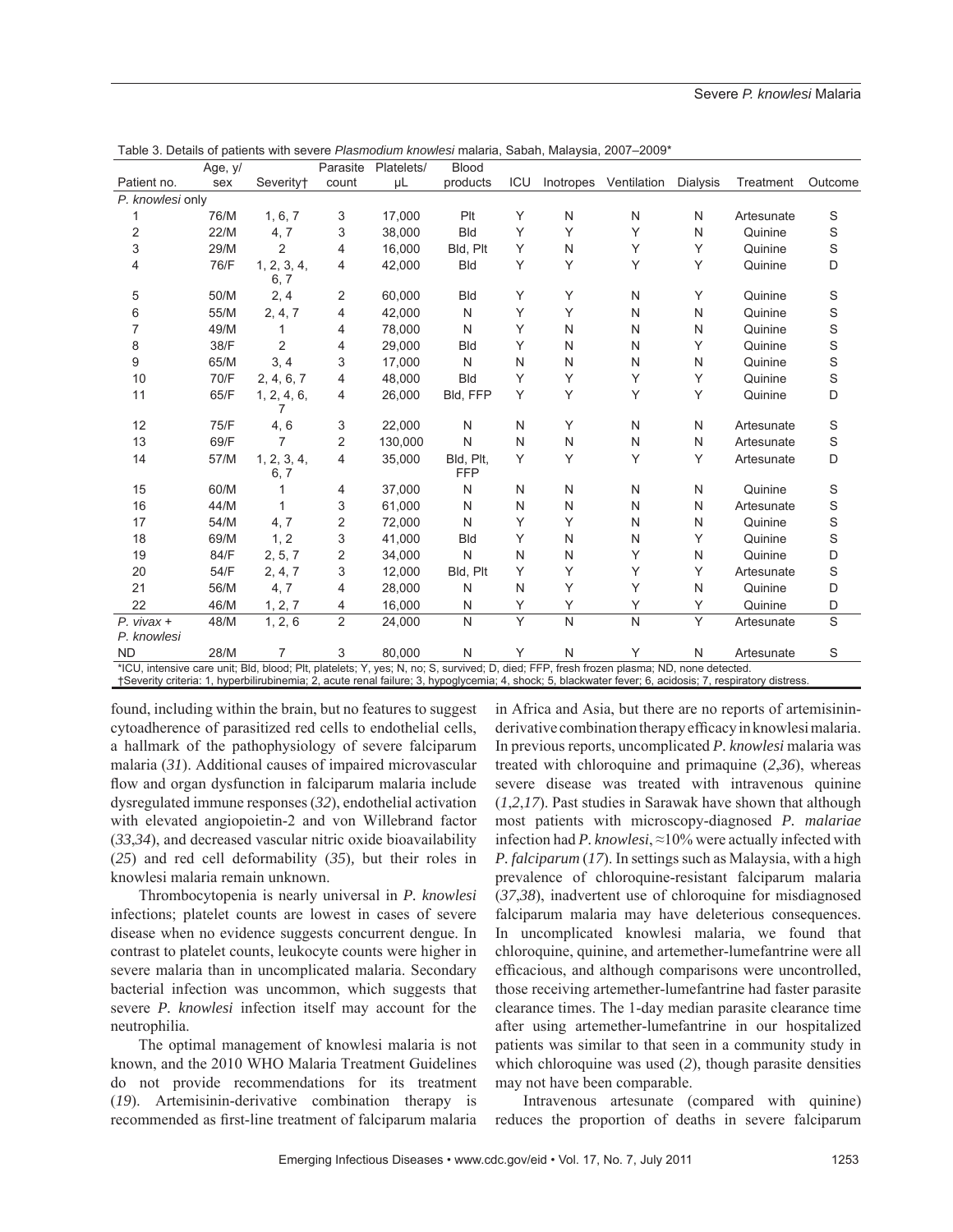# RESEARCH

malaria  $(21)$ , but its efficacy is unknown in severe knowlesi malaria. In our study, artesunate-treated patients had faster parasite clearance, and the case-fatality rate (17%) was lower than for those who received quinine (31%). However, the retrospective design and small number of severe cases and deaths do not enable us to assess a possible survival benefit. Current treatment policy at QEH for uncomplicated knowlesi malaria is oral artemether-lumefantrine and for severe knowlesi malaria, intravenous artesunate.

Our study has several limitations. The main ones are the retrospective design and inability to review 10% of the charts. Although samples from most *P. malariae* patients were sent for molecular confirmation, 8% of the results were unavailable. Several cases microscopically diagnosed as falciparum or vivax malaria were PCR-positive for *P. knowlesi*. Because only ≈15% of non–*P. malariae* slides are sent for PCR, we may have underestimated the true proportion of patients hospitalized with knowlesi malaria. Because QEH is a hospital for adults, we were unable to describe the disease spectrum in children.

Our study further highlights the public health implications of *P. knowlesi*. A high proportion of knowlesi malaria patients admitted to a tertiary care referral hospital in a malaria-endemic area had severe and fatal disease characterized by multiorgan failure, a high proportion with ARDS and shock, and a notable absence of coma. The pathogenic mechanisms underlying this disease spectrum remain unknown. Artemisinin derivatives result in rapid parasite clearance and are efficacious in both uncomplicated and severe knowlesi malaria. Prospective studies to further define the epidemiology, pathogenesis, and optimal treatment for knowlesi malaria are needed.

## **Acknowledgments**

We thank Frederick Andreos, Joseph Benedict, Damica Kunsiong, and Juhanah Gimboh for their help in the study. We also thank the Director General of Health (Malaysia) for permission to publish this article.

N.M.A. and T.W.Y. are supported by Australian National Health and Medical Research Council Fellowships

Dr William is an infectious diseases physician at QEH, Kota Kinabalu, Sabah, Malaysia. His research interests include the clinical spectrum, diagnosis, pathophysiology, and treatment of knowlesi malaria.

#### **References**

 1. Singh B, Lee K, Matusop A, Radhakrishnan A, Shamsul S, Cox-Singh J, et al. A large focus of naturally acquired *Plasmodium knowlesi* infections in human beings. Lancet. 2004;363:1017–24. doi:10.1016/S0140-6736(04)15836-4

- 2. Daneshvar C, Davis TM, Cox-Singh J, Rafa'ee MZ, Zakaria SK, Divis PC, et al. Clinical and laboratory features of human *Plasmodium knowlesi* infection. Clin Infect Dis. 2009;49:852–60. doi:10.1086/605439
- 3. Baird JK. Malaria zoonoses. Travel Med Infect Dis. 2009;7:269–77. doi:10.1016/j.tmaid.2009.06.004
- 4. Zhu HM, Li J, Zheng H. Human natural infection of *Plasmodium knowlesi* [in Chinese]. Zhongguo Ji Sheng Chong Xue Yu Ji Sheng Chong Bing Za Zhi. 2006;24:70–1.
- 5. Jongwutiwes S, Putaporntip C, Iwasaki T, Sata T, Kanbara H. Naturally acquired *Plasmodium knowlesi* malaria in human, Thailand. Emerg Infect Dis. 2004;10:2211–3.
- Putaporntip C, Hongsrimuang T, Seethamchai S, Kobasa T, Limkittikul K, Cui L, et al. Differential prevalence of *Plasmodium* infections and cryptic *Plasmodium knowlesi* malaria in humans in Thailand. J Infect Dis. 2009;199:1143–50. doi:10.1086/597414
- 7. Van den Eede P, Van HN, Van Overmeir C, Vythilingam I, Duc TN, Hung le X, et al. Human *Plasmodium knowle*si infections in young children in central Vietnam. Malar J. 2009;8:249. doi:10.1186/1475- 2875-8-249
- 8. Luchavez J, Espino F, Curameng P, Espina R, Bell D, Chiodini P, et al. Human infections with *Plasmodium knowlesi*, the Philippines. Emerg Infect Dis. 2008;14:811–3. doi:10.3201/eid1405.071407
- 9. Centers for Disease Control and Prevention. Simian malaria in a U.S. traveler—New York, 2008. MMWR Morb Mortal Wkly Rep. 2009;58:229–32.
- 10. Ng OT, Ooi EE, Lee CC, Lee PJ, Ng LC, Pei SW, et al. Naturally acquired human *Plasmodium knowlesi* infection, Singapore. Emerg Infect Dis. 2008;14:814–6. doi:10.3201/eid1405.070863
- 11. Bronner U, Divis PC, Farnert A, Singh B. Swedish traveller with *Plasmodium knowlesi* malaria after visiting Malaysian Borneo. Malar J. 2009;8:15. doi:10.1186/1475-2875-8-15
- 12. Cox-Singh J, Singh B. Knowlesi malaria: newly emergent and of public health importance? Trends Parasitol. 2008;24:406–10. doi:10.1016/j.pt.2008.06.001
- 13. Figtree M, Lee R, Bain L, Kennedy T, Mackertich S, Urban M, et al. *Plasmodium knowlesi* in human, Indonesian Borneo. Emerg Infect Dis. 2010;16:672–4.
- 14. Ibiwoye MO, Howard CV, Sibbons P, Hasan M, van Velzen D. Cerebral malaria in the rhesus monkey (*Macaca mulatta*): observations on host pathology. J Comp Pathol. 1993;108:303–10. doi:10.1016/ S0021-9975(08)80293-9
- 15. Chin W, Contacos PG, Collins WE, Jeter MH, Alpert E. Experimental mosquito-transmission of *Plasmodium knowlesi* to man and monkey. Am J Trop Med Hyg. 1968;17:355–8.
- 16. White NJ. *Plasmodium knowlesi*: the fifth human malaria parasite. Clin Infect Dis. 2008;46:172–3. doi:10.1086/524889
- 17. Cox-Singh J, Davis TM, Lee KS, Shamsul SS, Matusop A, Ratnam S, et al. *Plasmodium knowlsei* malaria in humans is widely distributed and potentially life threatening. Clin Infect Dis. 2008;46:165–71. doi:10.1086/524888
- 18. Lee KS, Cox-Singh J, Singh B. Morphological features and differential counts of *Plasmodium knowlesi* parasites in naturally acquired human infections. Malar J. 2009;8:73. doi:10.1186/1475-2875-8-73
- 19. World Health Organization. Guidelines for the treatment of malaria, 2nd ed. Geneva: The Organization; 2010.
- 20. Douglas NM, Anstey NM, Angus BJ, Nosten F, Price RN. Artemisinin combination therapy for vivax malaria. Lancet Infect Dis. 2010;10:405–16. doi:10.1016/S1473-3099(10)70079-7
- 21. Dondorp A, Nosten F. Stepniewska K, Day N, White N; South East Asian Quinine Artesunate Malaria Trial (SEAQUAMAT) Group. Artesunate versus quinine for treatment of severe falciparum malaria: a randomised trial. Lancet. 2005;366:717–25. doi:10.1016/ S0140-6736(05)67176-0